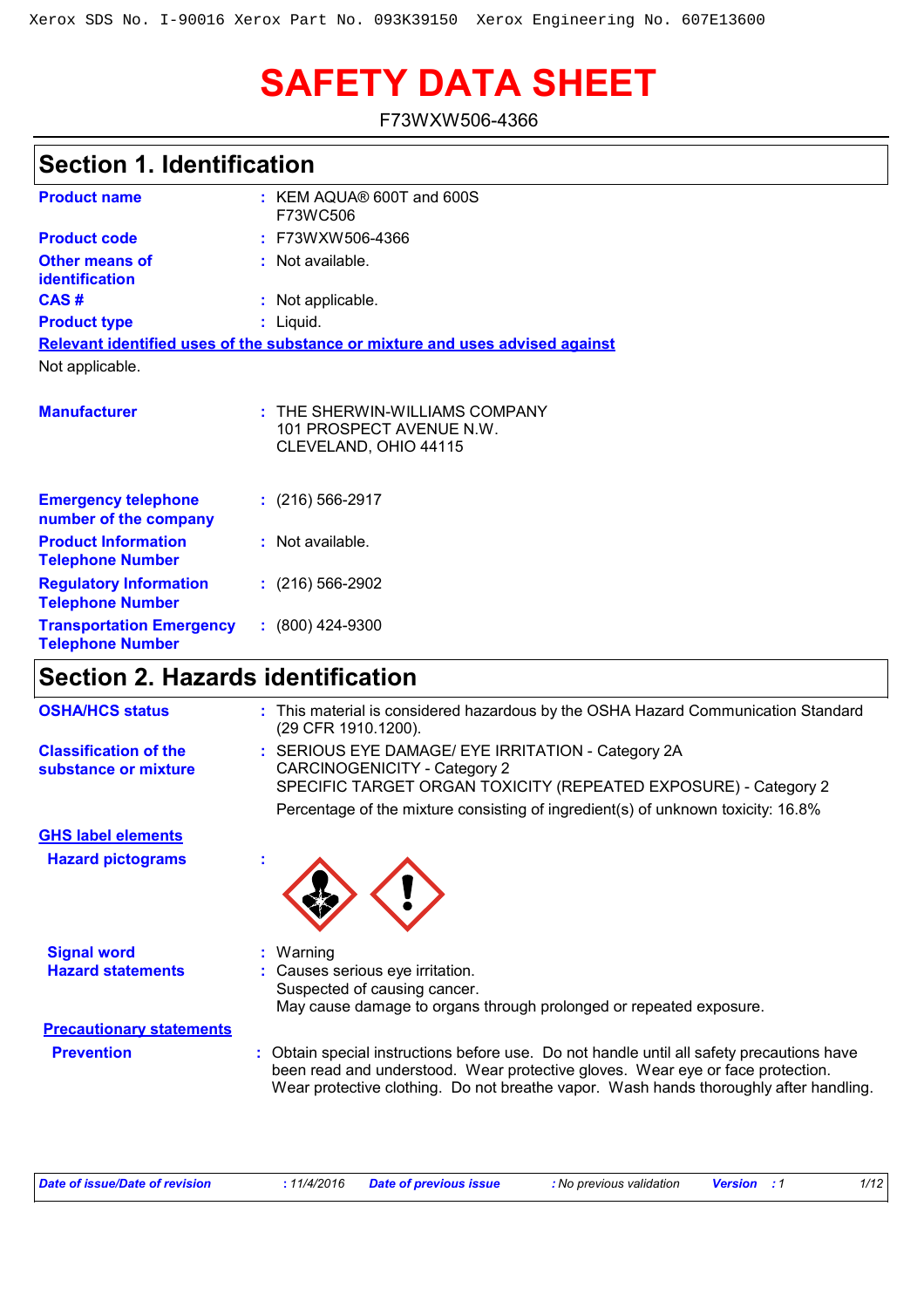# **Section 2. Hazards identification**

| <b>Response</b>                            | : Get medical attention if you feel unwell. IF exposed or concerned: Get medical<br>attention. IF IN EYES: Rinse cautiously with water for several minutes. Remove  |
|--------------------------------------------|---------------------------------------------------------------------------------------------------------------------------------------------------------------------|
|                                            | contact lenses, if present and easy to do. Continue rinsing. If eye irritation persists: Get<br>medical attention.                                                  |
| <b>Storage</b>                             | : Store locked up.                                                                                                                                                  |
| <b>Disposal</b>                            | : Dispose of contents and container in accordance with all local, regional, national and<br>international regulations.                                              |
| <b>Supplemental label</b><br>elements      | WARNING: This product contains chemicals known to the State of California to cause<br>cancer and birth defects or other reproductive harm. FOR INDUSTRIAL USE ONLY. |
|                                            | Please refer to the SDS for additional information. Keep out of reach of children. Do<br>not transfer contents to other containers for storage.                     |
| <b>Hazards not otherwise</b><br>classified | : None known.                                                                                                                                                       |

# **Section 3. Composition/information on ingredients**

| Substance/mixture     | : Mixture        |
|-----------------------|------------------|
| <b>Other means of</b> | : Not available. |
| <i>identification</i> |                  |

#### **CAS number/other identifiers**

| <b>Ingredient name</b>      | % by weight | <b>CAS number</b> |
|-----------------------------|-------------|-------------------|
| <b>Titanium Dioxide</b>     | 16.78       | 13463-67-7        |
| 2-Butoxyethanol             | 5.33        | 111-76-2          |
| Dialkyl (C8-C10) Phthalates | 3.16        | 68515-48-0        |
| 2-(2-Butoxyethoxy)-ethanol  | 2.5         | 112-34-5          |

Any concentration shown as a range is to protect confidentiality or is due to batch variation.

**There are no additional ingredients present which, within the current knowledge of the supplier and in the concentrations applicable, are classified as hazardous to health and hence require reporting in this section.**

**Occupational exposure limits, if available, are listed in Section 8.**

### **Section 4. First aid measures**

| <b>Description of necessary first aid measures</b> |                                                                                                                                                                                                                                                                                                                                                                                                                                                                                                                                                                                                                                                                                                                     |  |  |  |
|----------------------------------------------------|---------------------------------------------------------------------------------------------------------------------------------------------------------------------------------------------------------------------------------------------------------------------------------------------------------------------------------------------------------------------------------------------------------------------------------------------------------------------------------------------------------------------------------------------------------------------------------------------------------------------------------------------------------------------------------------------------------------------|--|--|--|
| <b>Eye contact</b>                                 | : Immediately flush eyes with plenty of water, occasionally lifting the upper and lower<br>eyelids. Check for and remove any contact lenses. Continue to rinse for at least 10<br>minutes. Get medical attention.                                                                                                                                                                                                                                                                                                                                                                                                                                                                                                   |  |  |  |
| <b>Inhalation</b>                                  | : Remove victim to fresh air and keep at rest in a position comfortable for breathing. If<br>not breathing, if breathing is irregular or if respiratory arrest occurs, provide artificial<br>respiration or oxygen by trained personnel. It may be dangerous to the person providing<br>aid to give mouth-to-mouth resuscitation. Get medical attention. If unconscious, place<br>in recovery position and get medical attention immediately. Maintain an open airway.<br>Loosen tight clothing such as a collar, tie, belt or waistband. In case of inhalation of<br>decomposition products in a fire, symptoms may be delayed. The exposed person may<br>need to be kept under medical surveillance for 48 hours. |  |  |  |
| <b>Skin contact</b>                                | : Flush contaminated skin with plenty of water. Remove contaminated clothing and<br>shoes. Continue to rinse for at least 10 minutes. Get medical attention. Wash clothing<br>before reuse. Clean shoes thoroughly before reuse.                                                                                                                                                                                                                                                                                                                                                                                                                                                                                    |  |  |  |
| <b>Ingestion</b>                                   | : Wash out mouth with water. Remove dentures if any. Remove victim to fresh air and<br>keep at rest in a position comfortable for breathing. If material has been swallowed and<br>the exposed person is conscious, give small quantities of water to drink. Stop if the<br>exposed person feels sick as vomiting may be dangerous. Do not induce vomiting<br>unless directed to do so by medical personnel. If vomiting occurs, the head should be<br>kept low so that vomit does not enter the lungs. Get medical attention. Never give<br>anything by mouth to an unconscious person. If unconscious, place in recovery position                                                                                 |  |  |  |
| Date of issue/Date of revision                     | 2/12<br>: 11/4/2016<br><b>Date of previous issue</b><br>: No previous validation<br><b>Version</b> : 1                                                                                                                                                                                                                                                                                                                                                                                                                                                                                                                                                                                                              |  |  |  |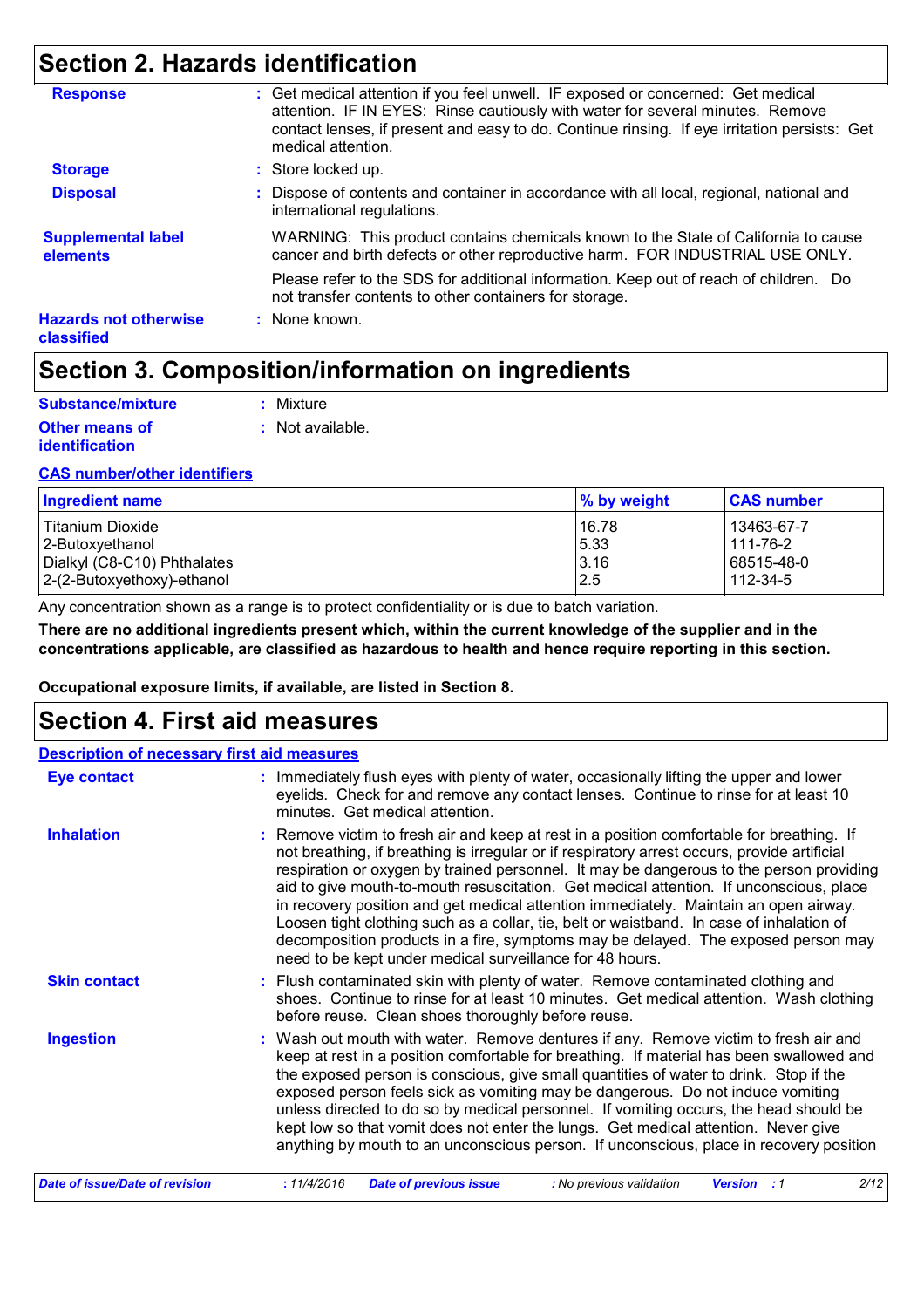### **Section 4. First aid measures**

and get medical attention immediately. Maintain an open airway. Loosen tight clothing such as a collar, tie, belt or waistband.

be dangerous to the person providing aid to give mouth-to-mouth resuscitation.

#### **Most important symptoms/effects, acute and delayed**

| <b>Potential acute health effects</b> |                                                                                                                                                                          |  |  |  |  |
|---------------------------------------|--------------------------------------------------------------------------------------------------------------------------------------------------------------------------|--|--|--|--|
| <b>Eye contact</b>                    | : Causes serious eye irritation.                                                                                                                                         |  |  |  |  |
| <b>Inhalation</b>                     | : No known significant effects or critical hazards.                                                                                                                      |  |  |  |  |
| <b>Skin contact</b>                   | : No known significant effects or critical hazards.                                                                                                                      |  |  |  |  |
| <b>Ingestion</b>                      | : No known significant effects or critical hazards.                                                                                                                      |  |  |  |  |
| <b>Over-exposure signs/symptoms</b>   |                                                                                                                                                                          |  |  |  |  |
| <b>Eye contact</b>                    | : Adverse symptoms may include the following:<br>pain or irritation<br>watering<br>redness                                                                               |  |  |  |  |
| <b>Inhalation</b>                     | : No specific data.                                                                                                                                                      |  |  |  |  |
| <b>Skin contact</b>                   | : No specific data.                                                                                                                                                      |  |  |  |  |
| <b>Ingestion</b>                      | : No specific data.                                                                                                                                                      |  |  |  |  |
|                                       | <b>Indication of immediate medical attention and special treatment needed, if necessary</b>                                                                              |  |  |  |  |
| <b>Notes to physician</b>             | : In case of inhalation of decomposition products in a fire, symptoms may be delayed.<br>The exposed person may need to be kept under medical surveillance for 48 hours. |  |  |  |  |
| <b>Specific treatments</b>            | : No specific treatment.                                                                                                                                                 |  |  |  |  |
| <b>Protection of first-aiders</b>     | : No action shall be taken involving any personal risk or without suitable training. It may                                                                              |  |  |  |  |

#### **See toxicological information (Section 11)**

### **Section 5. Fire-fighting measures**

| <b>Extinguishing media</b>                               |                                                                                                                                                                                                     |
|----------------------------------------------------------|-----------------------------------------------------------------------------------------------------------------------------------------------------------------------------------------------------|
| <b>Suitable extinguishing</b><br>media                   | : Use an extinguishing agent suitable for the surrounding fire.                                                                                                                                     |
| <b>Unsuitable extinguishing</b><br>media                 | : None known.                                                                                                                                                                                       |
| <b>Specific hazards arising</b><br>from the chemical     | : In a fire or if heated, a pressure increase will occur and the container may burst.                                                                                                               |
| <b>Hazardous thermal</b><br>decomposition products       | Decomposition products may include the following materials:<br>carbon dioxide<br>carbon monoxide<br>nitrogen oxides<br>metal oxide/oxides                                                           |
| <b>Special protective actions</b><br>for fire-fighters   | : Promptly isolate the scene by removing all persons from the vicinity of the incident if<br>there is a fire. No action shall be taken involving any personal risk or without suitable<br>training. |
| <b>Special protective</b><br>equipment for fire-fighters | Fire-fighters should wear appropriate protective equipment and self-contained breathing<br>apparatus (SCBA) with a full face-piece operated in positive pressure mode.                              |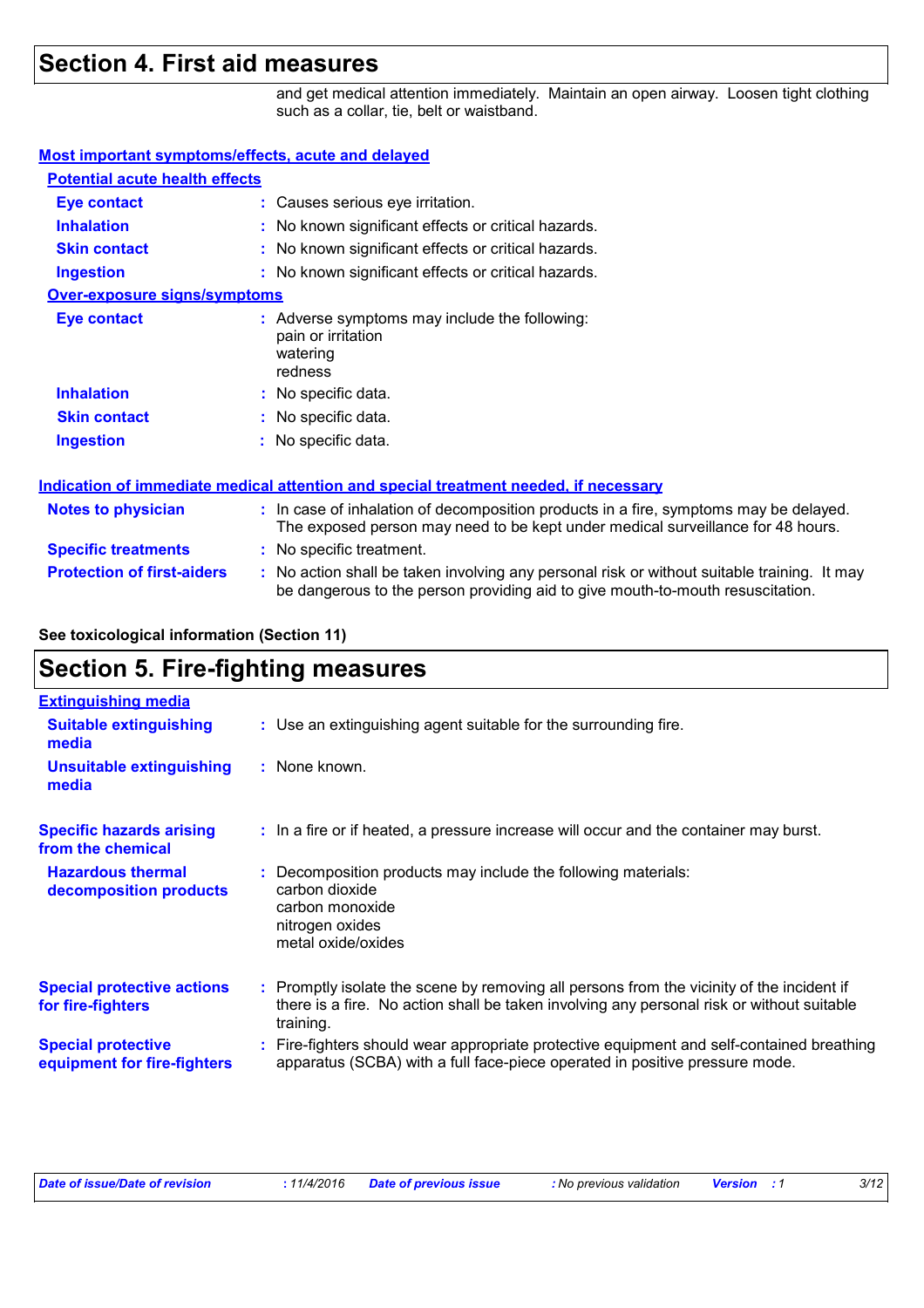# **Section 6. Accidental release measures**

|                                                       | Personal precautions, protective equipment and emergency procedures                                                                                                                                                                                                                                                                                                                                                                                                                                                                                                                                                                                                                                          |  |  |  |
|-------------------------------------------------------|--------------------------------------------------------------------------------------------------------------------------------------------------------------------------------------------------------------------------------------------------------------------------------------------------------------------------------------------------------------------------------------------------------------------------------------------------------------------------------------------------------------------------------------------------------------------------------------------------------------------------------------------------------------------------------------------------------------|--|--|--|
| For non-emergency<br>personnel                        | : No action shall be taken involving any personal risk or without suitable training.<br>Evacuate surrounding areas. Keep unnecessary and unprotected personnel from<br>entering. Do not touch or walk through spilled material. Avoid breathing vapor or mist.<br>Provide adequate ventilation. Wear appropriate respirator when ventilation is<br>inadequate. Put on appropriate personal protective equipment.                                                                                                                                                                                                                                                                                             |  |  |  |
| For emergency responders                              | : If specialized clothing is required to deal with the spillage, take note of any information in<br>Section 8 on suitable and unsuitable materials. See also the information in "For non-<br>emergency personnel".                                                                                                                                                                                                                                                                                                                                                                                                                                                                                           |  |  |  |
| <b>Environmental precautions</b>                      | : Avoid dispersal of spilled material and runoff and contact with soil, waterways, drains<br>and sewers. Inform the relevant authorities if the product has caused environmental<br>pollution (sewers, waterways, soil or air).                                                                                                                                                                                                                                                                                                                                                                                                                                                                              |  |  |  |
| Methods and materials for containment and cleaning up |                                                                                                                                                                                                                                                                                                                                                                                                                                                                                                                                                                                                                                                                                                              |  |  |  |
| <b>Small spill</b>                                    | : Stop leak if without risk. Move containers from spill area. Dilute with water and mop up<br>if water-soluble. Alternatively, or if water-insoluble, absorb with an inert dry material and<br>place in an appropriate waste disposal container. Dispose of via a licensed waste<br>disposal contractor.                                                                                                                                                                                                                                                                                                                                                                                                     |  |  |  |
| <b>Large spill</b>                                    | : Stop leak if without risk. Move containers from spill area. Approach release from<br>upwind. Prevent entry into sewers, water courses, basements or confined areas. Wash<br>spillages into an effluent treatment plant or proceed as follows. Contain and collect<br>spillage with non-combustible, absorbent material e.g. sand, earth, vermiculite or<br>diatomaceous earth and place in container for disposal according to local regulations<br>(see Section 13). Dispose of via a licensed waste disposal contractor. Contaminated<br>absorbent material may pose the same hazard as the spilled product. Note: see<br>Section 1 for emergency contact information and Section 13 for waste disposal. |  |  |  |

# **Section 7. Handling and storage**

#### **Precautions for safe handling**

| <b>Protective measures</b>                                                       | : Put on appropriate personal protective equipment (see Section 8). Avoid exposure -<br>obtain special instructions before use. Do not handle until all safety precautions have<br>been read and understood. Do not get in eyes or on skin or clothing. Do not breathe<br>vapor or mist. Do not ingest. If during normal use the material presents a respiratory<br>hazard, use only with adequate ventilation or wear appropriate respirator. Keep in the<br>original container or an approved alternative made from a compatible material, kept<br>tightly closed when not in use. Empty containers retain product residue and can be<br>hazardous. Do not reuse container. |
|----------------------------------------------------------------------------------|-------------------------------------------------------------------------------------------------------------------------------------------------------------------------------------------------------------------------------------------------------------------------------------------------------------------------------------------------------------------------------------------------------------------------------------------------------------------------------------------------------------------------------------------------------------------------------------------------------------------------------------------------------------------------------|
| <b>Advice on general</b><br>occupational hygiene                                 | Eating, drinking and smoking should be prohibited in areas where this material is<br>handled, stored and processed. Workers should wash hands and face before eating,<br>drinking and smoking. Remove contaminated clothing and protective equipment before<br>entering eating areas. See also Section 8 for additional information on hygiene<br>measures.                                                                                                                                                                                                                                                                                                                   |
| <b>Conditions for safe storage,</b><br>including any<br><b>incompatibilities</b> | Store in accordance with local regulations. Store in original container protected from<br>direct sunlight in a dry, cool and well-ventilated area, away from incompatible materials<br>(see Section 10) and food and drink. Store locked up. Keep container tightly closed<br>and sealed until ready for use. Containers that have been opened must be carefully<br>resealed and kept upright to prevent leakage. Do not store in unlabeled containers.<br>Use appropriate containment to avoid environmental contamination.                                                                                                                                                  |

| <b>Date of issue/Date of revision</b> |  | : 11/4/2016 Date of previous issue | : No previous validation | <b>Example Version</b> : 1 |  |
|---------------------------------------|--|------------------------------------|--------------------------|----------------------------|--|
|---------------------------------------|--|------------------------------------|--------------------------|----------------------------|--|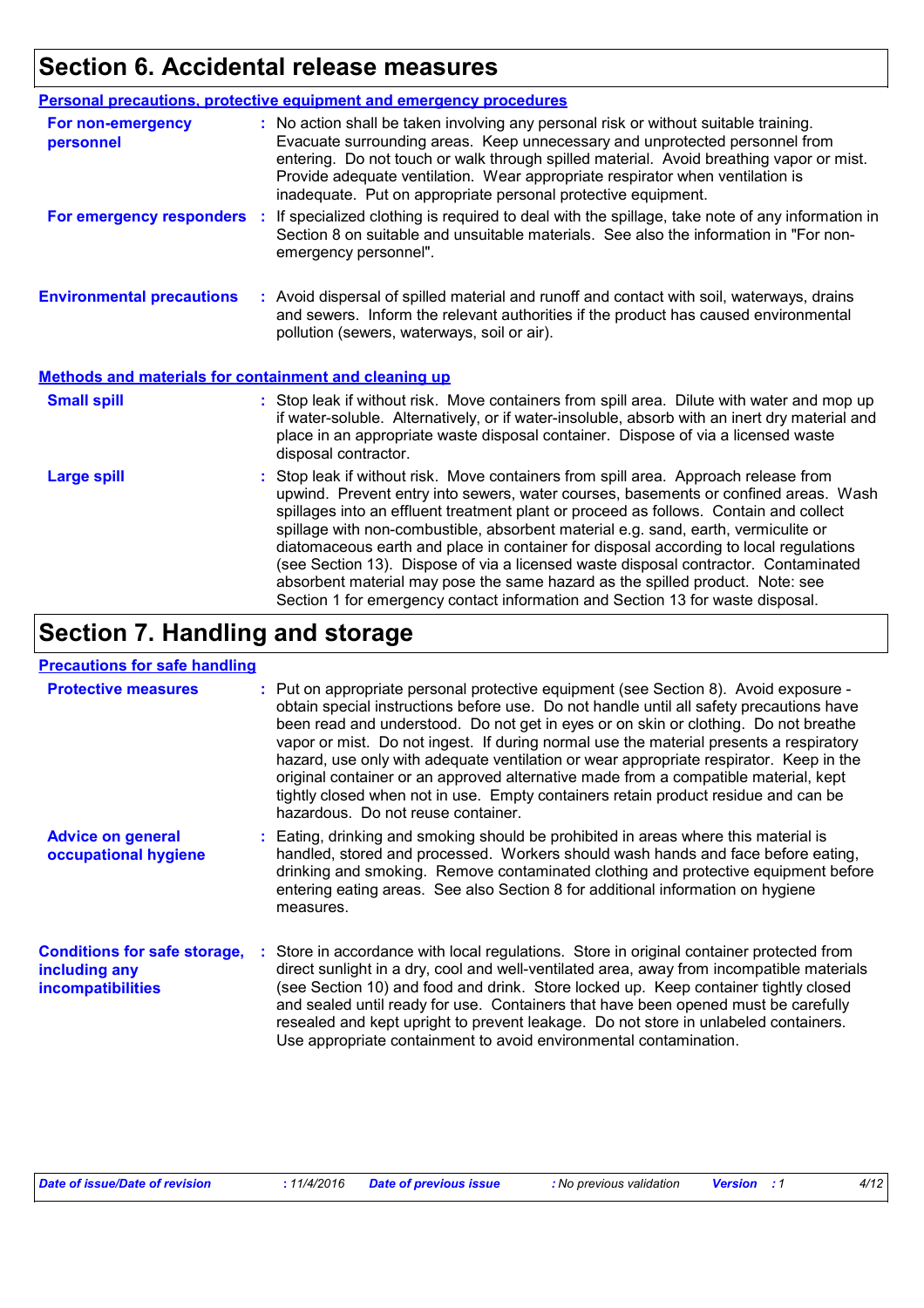# **Section 8. Exposure controls/personal protection**

### **Control parameters**

**Occupational exposure limits (OSHA United States)**

| <b>Ingredient name</b>                                    | <b>Exposure limits</b>                                                                                                                                                                                                                                                                                                                                                           |
|-----------------------------------------------------------|----------------------------------------------------------------------------------------------------------------------------------------------------------------------------------------------------------------------------------------------------------------------------------------------------------------------------------------------------------------------------------|
| <b>Titanium Dioxide</b>                                   | ACGIH TLV (United States, 3/2015).<br>TWA: 10 mg/m <sup>3</sup> 8 hours.<br>OSHA PEL (United States, 2/2013).                                                                                                                                                                                                                                                                    |
| 2-Butoxyethanol                                           | TWA: 15 mg/m <sup>3</sup> 8 hours. Form: Total dust<br>ACGIH TLV (United States, 3/2015).<br>TWA: 20 ppm 8 hours.<br>NIOSH REL (United States, 10/2013).<br>Absorbed through skin.<br>TWA: 5 ppm 10 hours.<br>TWA: $24 \text{ mg/m}^3$ 10 hours.<br>OSHA PEL (United States, 2/2013).<br>Absorbed through skin.<br>TWA: 50 ppm 8 hours.<br>TWA: $240$ mg/m <sup>3</sup> 8 hours. |
| Dialkyl (C8-C10) Phthalates<br>2-(2-Butoxyethoxy)-ethanol | None.<br>ACGIH TLV (United States, 3/2015).<br>TWA: 10 ppm 8 hours. Form: Inhalable<br>fraction and vapor                                                                                                                                                                                                                                                                        |

#### **Occupational exposure limits (Canada)**

| <b>Ingredient name</b>     | <b>Exposure limits</b>                                                                                                                                                                                                                                                                                                                                                                                                                                                                                  |
|----------------------------|---------------------------------------------------------------------------------------------------------------------------------------------------------------------------------------------------------------------------------------------------------------------------------------------------------------------------------------------------------------------------------------------------------------------------------------------------------------------------------------------------------|
| 2-Butoxyethanol            | CA Alberta Provincial (Canada, 4/2009).<br>8 hrs OEL: 97 mg/m <sup>3</sup> 8 hours.<br>8 hrs OEL: 20 ppm 8 hours.<br><b>CA British Columbia Provincial (Canada,</b><br>$5/2015$ ).<br>TWA: 20 ppm 8 hours.<br>CA Ontario Provincial (Canada, 7/2015).<br>TWA: 20 ppm 8 hours.<br>CA Quebec Provincial (Canada, 1/2014).<br>TWAEV: 20 ppm 8 hours.<br>TWAEV: 97 mg/m <sup>3</sup> 8 hours.<br><b>CA Saskatchewan Provincial (Canada,</b><br>7/2013).<br>STEL: 30 ppm 15 minutes.<br>TWA: 20 ppm 8 hours. |
| 2-(2-Butoxyethoxy)-ethanol | CA Ontario Provincial (Canada, 7/2015).<br>TWA: 10 ppm 8 hours. Form: Inhalable<br>fraction and vapour.                                                                                                                                                                                                                                                                                                                                                                                                 |

| <b>Appropriate engineering</b><br><b>controls</b> | : If user operations generate dust, fumes, gas, vapor or mist, use process enclosures,<br>local exhaust ventilation or other engineering controls to keep worker exposure to<br>airborne contaminants below any recommended or statutory limits.                                                                              |
|---------------------------------------------------|-------------------------------------------------------------------------------------------------------------------------------------------------------------------------------------------------------------------------------------------------------------------------------------------------------------------------------|
| <b>Environmental exposure</b><br><b>controls</b>  | Emissions from ventilation or work process equipment should be checked to ensure<br>they comply with the requirements of environmental protection legislation. In some<br>cases, fume scrubbers, filters or engineering modifications to the process equipment<br>will be necessary to reduce emissions to acceptable levels. |

### **Individual protection measures**

| <b>Date of issue/Date of revision</b> |  | : 11/4/2016 Date of previous issue | : No previous validation | <b>Version</b> : 1 | 5/12 |
|---------------------------------------|--|------------------------------------|--------------------------|--------------------|------|
|---------------------------------------|--|------------------------------------|--------------------------|--------------------|------|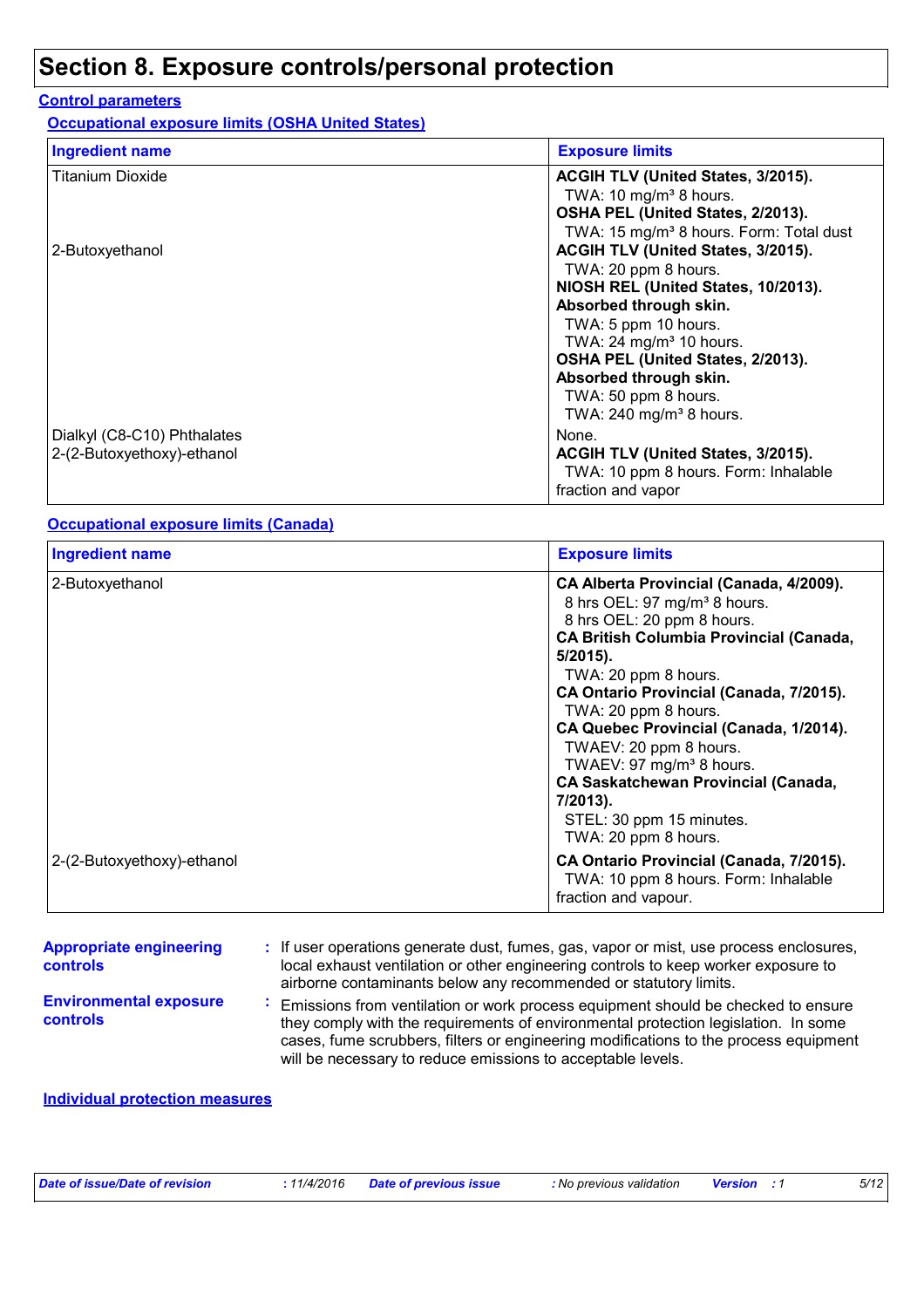# **Section 8. Exposure controls/personal protection**

| <b>Hygiene measures</b>       | : Wash hands, forearms and face thoroughly after handling chemical products, before<br>eating, smoking and using the lavatory and at the end of the working period.<br>Appropriate techniques should be used to remove potentially contaminated clothing.<br>Wash contaminated clothing before reusing. Ensure that eyewash stations and safety<br>showers are close to the workstation location.                                                                                                                                                                                                                      |
|-------------------------------|------------------------------------------------------------------------------------------------------------------------------------------------------------------------------------------------------------------------------------------------------------------------------------------------------------------------------------------------------------------------------------------------------------------------------------------------------------------------------------------------------------------------------------------------------------------------------------------------------------------------|
| <b>Eye/face protection</b>    | : Safety eyewear complying with an approved standard should be used when a risk<br>assessment indicates this is necessary to avoid exposure to liquid splashes, mists,<br>gases or dusts. If contact is possible, the following protection should be worn, unless<br>the assessment indicates a higher degree of protection: chemical splash goggles.                                                                                                                                                                                                                                                                  |
| <b>Skin protection</b>        |                                                                                                                                                                                                                                                                                                                                                                                                                                                                                                                                                                                                                        |
| <b>Hand protection</b>        | : Chemical-resistant, impervious gloves complying with an approved standard should be<br>worn at all times when handling chemical products if a risk assessment indicates this is<br>necessary. Considering the parameters specified by the glove manufacturer, check<br>during use that the gloves are still retaining their protective properties. It should be<br>noted that the time to breakthrough for any glove material may be different for different<br>glove manufacturers. In the case of mixtures, consisting of several substances, the<br>protection time of the gloves cannot be accurately estimated. |
| <b>Body protection</b>        | Personal protective equipment for the body should be selected based on the task being<br>performed and the risks involved and should be approved by a specialist before<br>handling this product.                                                                                                                                                                                                                                                                                                                                                                                                                      |
| <b>Other skin protection</b>  | : Appropriate footwear and any additional skin protection measures should be selected<br>based on the task being performed and the risks involved and should be approved by a<br>specialist before handling this product.                                                                                                                                                                                                                                                                                                                                                                                              |
| <b>Respiratory protection</b> | : Based on the hazard and potential for exposure, select a respirator that meets the<br>appropriate standard or certification. Respirators must be used according to a<br>respiratory protection program to ensure proper fitting, training, and other important<br>aspects of use.                                                                                                                                                                                                                                                                                                                                    |

# **Section 9. Physical and chemical properties**

| <b>Appearance</b>                                      |                                                                                                        |
|--------------------------------------------------------|--------------------------------------------------------------------------------------------------------|
| <b>Physical state</b>                                  | $:$ Liquid.                                                                                            |
| <b>Color</b>                                           | : Various                                                                                              |
| Odor                                                   | : Not available.                                                                                       |
| <b>Odor threshold</b>                                  | $\cdot$ Not available.                                                                                 |
| рH                                                     | : 8.2                                                                                                  |
| <b>Melting point</b>                                   | $:$ Not available.                                                                                     |
| <b>Boiling point</b>                                   | : $100^{\circ}$ C (212 $^{\circ}$ F)                                                                   |
| <b>Flash point</b>                                     | : Closed cup: $>93.3^{\circ}$ C ( $>199.9^{\circ}$ F) [Pensky-Martens Closed Cup]                      |
| <b>Evaporation rate</b>                                | $\therefore$ 0.09 (butyl acetate = 1)                                                                  |
| <b>Flammability (solid, gas)</b>                       | : Not available.                                                                                       |
| <b>Lower and upper explosive</b><br>(flammable) limits | $:$ Lower: $0.9\%$<br>Upper: 12.5%                                                                     |
| <b>Vapor pressure</b>                                  | : $0.27$ kPa (2 mm Hg) [at 20 $^{\circ}$ C]                                                            |
| <b>Vapor density</b>                                   | : 1 [Air = 1]                                                                                          |
| <b>Relative density</b>                                | : 1.18                                                                                                 |
| <b>Solubility</b>                                      | $:$ Not available.                                                                                     |
| <b>Partition coefficient: n-</b><br>octanol/water      | : Not available.                                                                                       |
| <b>Auto-ignition temperature</b>                       | $:$ Not available.                                                                                     |
| <b>Decomposition temperature</b>                       | : Not available.                                                                                       |
| <b>Viscosity</b>                                       | Kinematic (40°C (104°F)): >0.205 cm <sup>2</sup> /s (>20.5 cSt)                                        |
| <b>Molecular weight</b>                                | Not applicable.                                                                                        |
| <b>Date of issue/Date of revision</b>                  | : 11/4/2016<br><b>Date of previous issue</b><br>: No previous validation<br><b>Version</b> : 1<br>6/12 |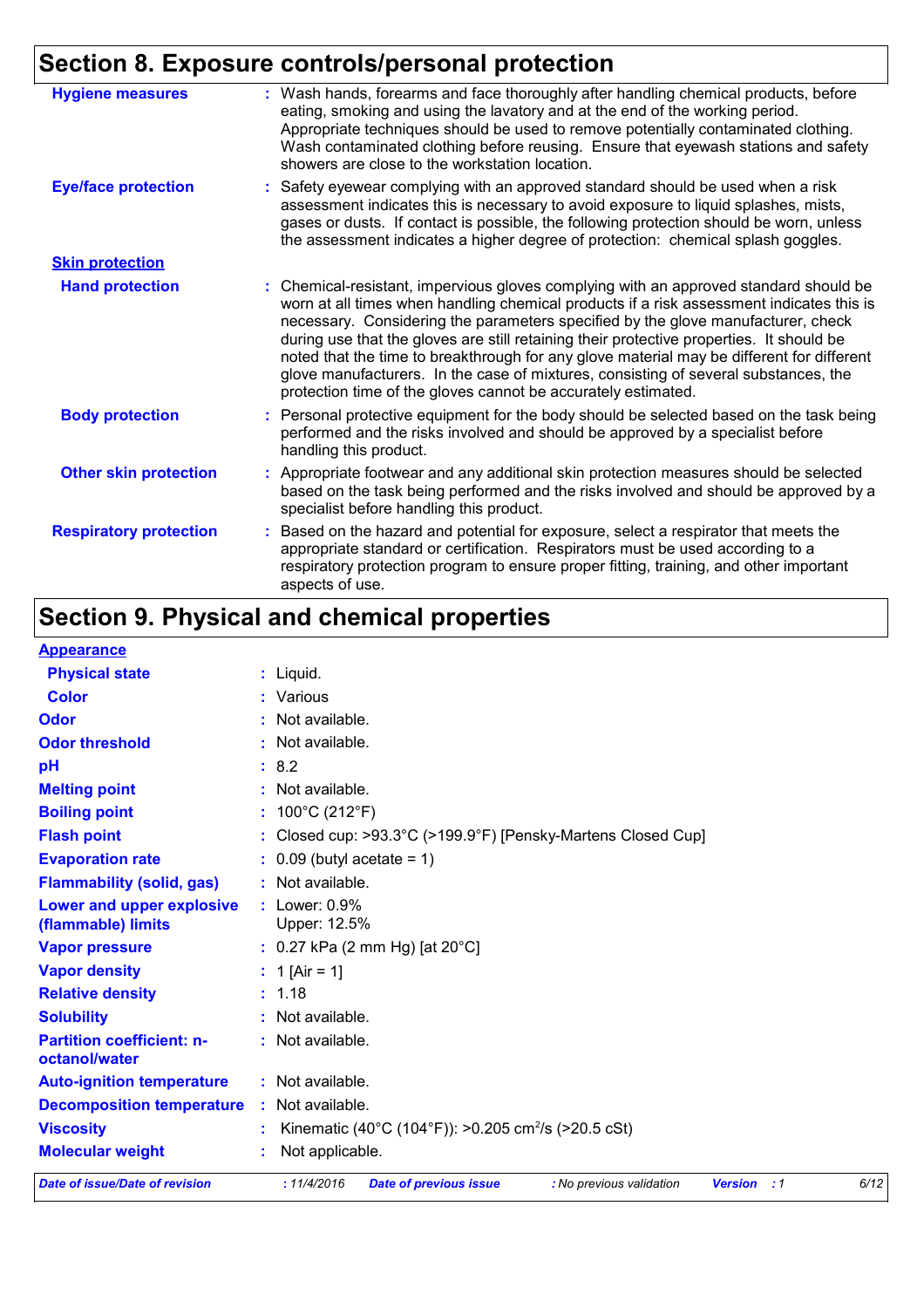# **Section 9. Physical and chemical properties**

#### **Aerosol product**

**Heat of combustion :** 4.356 kJ/g

# **Section 10. Stability and reactivity**

| <b>Reactivity</b>                                   | : No specific test data related to reactivity available for this product or its ingredients.              |  |
|-----------------------------------------------------|-----------------------------------------------------------------------------------------------------------|--|
| <b>Chemical stability</b>                           | : The product is stable.                                                                                  |  |
| <b>Possibility of hazardous</b><br><b>reactions</b> | : Under normal conditions of storage and use, hazardous reactions will not occur.                         |  |
| <b>Conditions to avoid</b>                          | : No specific data.                                                                                       |  |
| <b>Incompatible materials</b>                       | : No specific data.                                                                                       |  |
| <b>Hazardous decomposition</b><br><b>products</b>   | : Under normal conditions of storage and use, hazardous decomposition products should<br>not be produced. |  |

# **Section 11. Toxicological information**

### **Information on toxicological effects**

#### **Acute toxicity**

| <b>Product/ingredient name</b> | <b>Result</b>                | <b>Species</b> | <b>Dose</b>  | <b>Exposure</b> |
|--------------------------------|------------------------------|----------------|--------------|-----------------|
| 2-Butoxyethanol                | <b>LCLo Inhalation Vapor</b> | Guinea pig     | $ >3.1$ mg/l | 1 hours         |
|                                | ILD50 Dermal                 | Guinea pig     | >2000 mg/kg  |                 |
|                                | ILD50 Oral                   | Rat            | 1300 mg/kg   |                 |
| Dialkyl (C8-C10) Phthalates    | LD50 Oral                    | Rat            | >10000 mg/kg | -               |
| 2-(2-Butoxyethoxy)-ethanol     | ILD50 Dermal                 | Rabbit         | 2700 mg/kg   |                 |
|                                | LD50 Oral                    | Rat            | 4500 mg/kg   |                 |

#### **Irritation/Corrosion**

| <b>Product/ingredient name</b> | <b>Result</b>            | <b>Species</b> | <b>Score</b> | <b>Exposure</b>     | <b>Observation</b>       |
|--------------------------------|--------------------------|----------------|--------------|---------------------|--------------------------|
| <b>Titanium Dioxide</b>        | Skin - Mild irritant     | Human          |              | 72 hours 300        |                          |
|                                |                          |                |              | Micrograms          |                          |
|                                |                          |                |              | Intermittent        |                          |
| 2-Butoxyethanol                | Eyes - Moderate irritant | Rabbit         |              | <b>24 hours 100</b> |                          |
|                                |                          |                |              | milligrams          |                          |
|                                | Eyes - Severe irritant   | Rabbit         |              | 100                 |                          |
|                                |                          |                |              | milligrams          |                          |
|                                | Skin - Mild irritant     | Rabbit         |              | 500                 |                          |
|                                |                          |                |              | milligrams          |                          |
| Dialkyl (C8-C10) Phthalates    | Eyes - Mild irritant     | Rabbit         |              | 0.1 Mililiters      | ۰                        |
| 2-(2-Butoxyethoxy)-ethanol     | Eyes - Moderate irritant | Rabbit         |              | 24 hours 20         | $\overline{\phantom{a}}$ |
|                                |                          |                |              | milligrams          |                          |
|                                | Eyes - Severe irritant   | Rabbit         |              | 20 milligrams       |                          |

#### **Sensitization**

Not available.

#### **Mutagenicity**

Not available.

#### **Carcinogenicity**

Not available.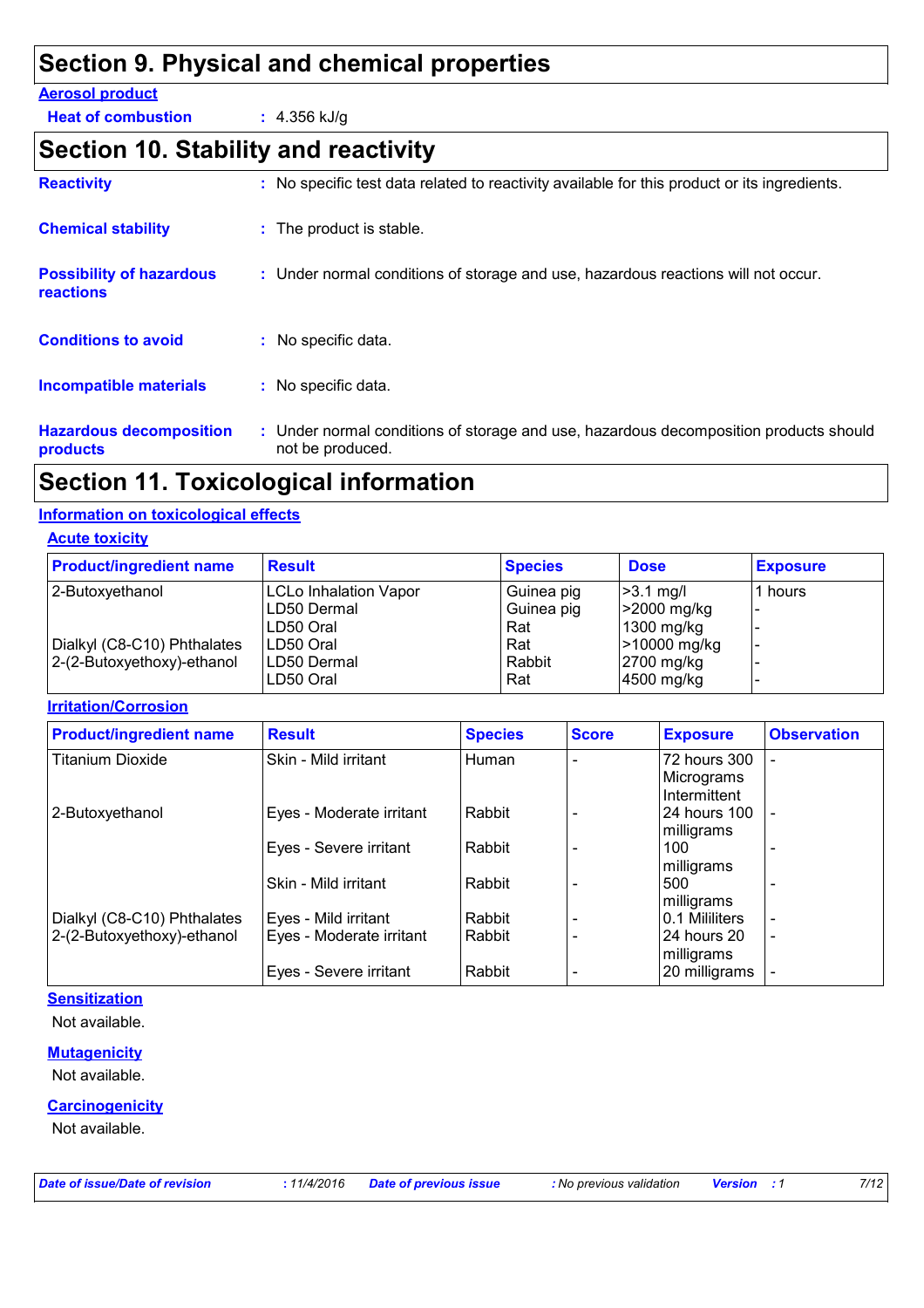# **Section 11. Toxicological information**

### **Classification**

| <b>Product/ingredient name</b> | <b>OSHA</b> | <b>IARC</b> | <b>NTP</b> |
|--------------------------------|-------------|-------------|------------|
| Titanium Dioxide               |             | 2B          |            |
| 2-Butoxyethanol                |             |             |            |

### **Reproductive toxicity**

Not available.

**Teratogenicity**

Not available.

#### **Specific target organ toxicity (single exposure)**

| <b>Name</b>                | <b>Category</b> | <b>Route of</b><br>exposure | <b>Target organs</b>                                       |
|----------------------------|-----------------|-----------------------------|------------------------------------------------------------|
| 2-Butoxyethanol            | Category 3      | Not applicable.             | Respiratory tract<br>lirritation and<br>l Narcotic effects |
| 2-(2-Butoxyethoxy)-ethanol | Category 3      | Not applicable.             | Respiratory tract<br>irritation and<br>l Narcotic effects  |

#### **Specific target organ toxicity (repeated exposure)**

| <b>Name</b>                | <b>Category</b> | ∣Route of<br><b>exposure</b> | <b>Target organs</b> |
|----------------------------|-----------------|------------------------------|----------------------|
| 2-Butoxyethanol            | Category 2      | INot determined              | I Not determined     |
| 2-(2-Butoxyethoxy)-ethanol | Category 2      | Not determined               | Not determined       |

### **Aspiration hazard**

Not available.

| Information on the likely<br>routes of exposure | : Not available.                                                                    |
|-------------------------------------------------|-------------------------------------------------------------------------------------|
| <b>Potential acute health effects</b>           |                                                                                     |
| <b>Eye contact</b>                              | : Causes serious eye irritation.                                                    |
| <b>Inhalation</b>                               | : No known significant effects or critical hazards.                                 |
| <b>Skin contact</b>                             | : No known significant effects or critical hazards.                                 |
| <b>Ingestion</b>                                | : No known significant effects or critical hazards.                                 |
|                                                 | <u>Symptoms related to the physical, chemical and toxicological characteristics</u> |
| Eye contact                                     | : Adverse symptoms may include the following:<br>pain or irritation                 |

|                     | watering<br>redness |
|---------------------|---------------------|
| <b>Inhalation</b>   | : No specific data. |
| <b>Skin contact</b> | : No specific data. |
| <b>Ingestion</b>    | : No specific data. |

| Dete of incur (Dete of verision                                                          | $.44/4/2046$ Deta of provision issue | . Na neovinuo volidation | $\frac{1}{2}$ |
|------------------------------------------------------------------------------------------|--------------------------------------|--------------------------|---------------|
| <b>Potential delayed effects : Not available.</b>                                        |                                      |                          |               |
| <b>Potential immediate : Not available.</b><br><b>effects</b>                            |                                      |                          |               |
| <b>Short term exposure</b>                                                               |                                      |                          |               |
| Delayed and immediate effects and also chronic effects from short and long term exposure |                                      |                          |               |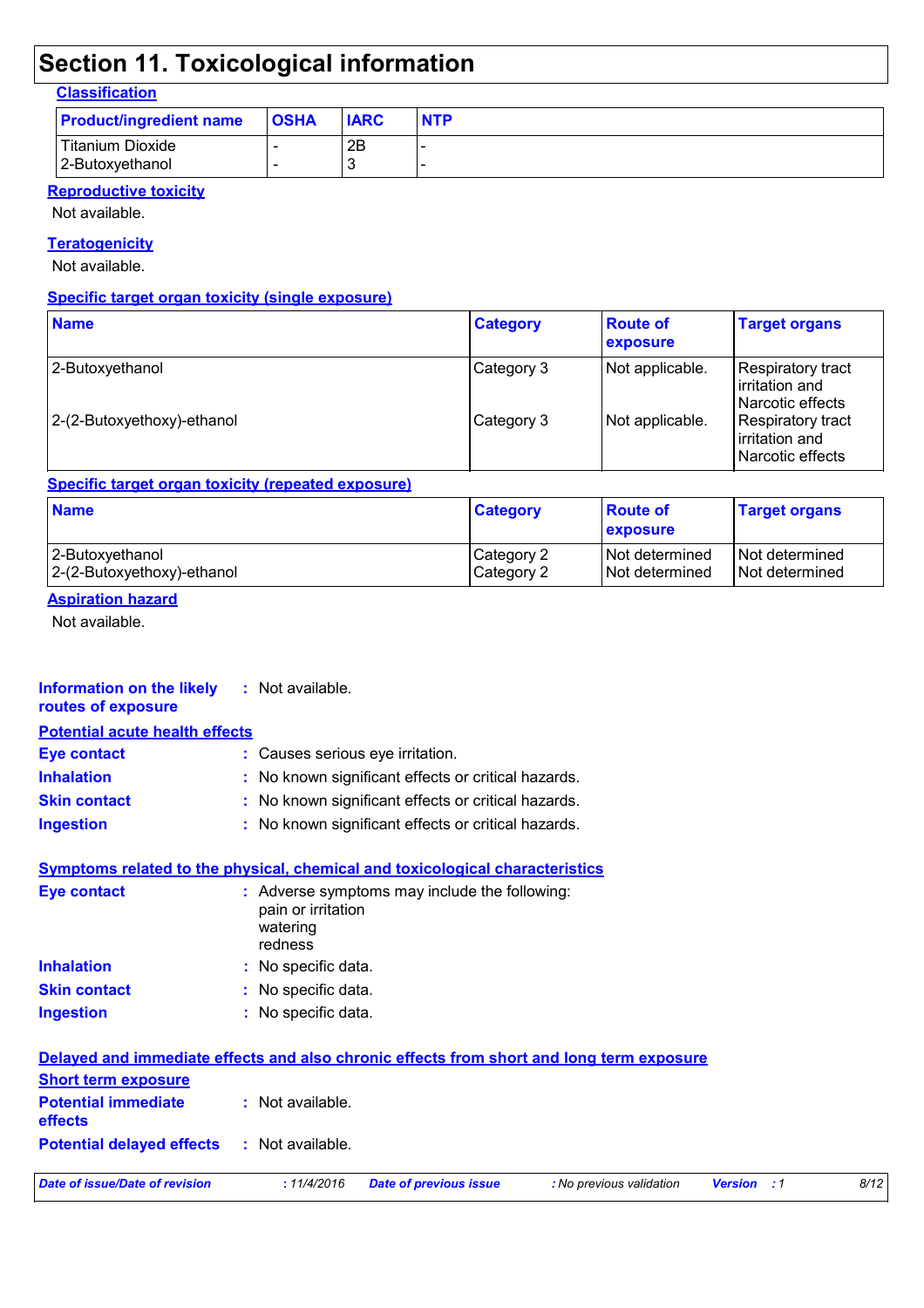| <b>Long term exposure</b>                         |                                                                                             |
|---------------------------------------------------|---------------------------------------------------------------------------------------------|
| <b>Potential immediate</b><br><b>effects</b>      | $:$ Not available.                                                                          |
| <b>Potential delayed effects : Not available.</b> |                                                                                             |
| <b>Potential chronic health effects</b>           |                                                                                             |
| Not available.                                    |                                                                                             |
| <b>General</b>                                    | : May cause damage to organs through prolonged or repeated exposure.                        |
| <b>Carcinogenicity</b>                            | : Suspected of causing cancer. Risk of cancer depends on duration and level of<br>exposure. |
| <b>Mutagenicity</b>                               | : No known significant effects or critical hazards.                                         |
| <b>Teratogenicity</b>                             | : No known significant effects or critical hazards.                                         |
| <b>Developmental effects</b>                      | : No known significant effects or critical hazards.                                         |
| <b>Fertility effects</b>                          | : No known significant effects or critical hazards.                                         |

#### **Numerical measures of toxicity**

#### **Acute toxicity estimates**

| <b>Route</b> | <b>ATE value</b> |
|--------------|------------------|
| Oral         | 17874.5 mg/kg    |
| Dermal       | 89901.8 mg/kg    |

# **Section 12. Ecological information**

### **Toxicity**

| <b>Product/ingredient name</b> | <b>Result</b>                         | <b>Species</b>                      | <b>Exposure</b> |
|--------------------------------|---------------------------------------|-------------------------------------|-----------------|
| Titanium Dioxide               | Acute LC50 >1000000 µg/l Marine water | <b>Fish - Fundulus heteroclitus</b> | 96 hours        |
| 2-Butoxyethanol                | Acute EC50 >1000 mg/l Fresh water     | Daphnia - Daphnia magna             | 48 hours        |
|                                | Acute LC50 800000 µg/l Marine water   | Crustaceans - Crangon crangon       | 48 hours        |
|                                | Acute LC50 1250000 µg/l Marine water  | Fish - Menidia beryllina            | 96 hours        |
| 2-(2-Butoxyethoxy)-ethanol     | Acute LC50 1300000 µg/l Fresh water   | Fish - Lepomis macrochirus          | 96 hours        |

#### **Persistence and degradability**

| <b>Product/ingredient name</b>                | <b>Aquatic half-life</b> | <b>Photolysis</b> | Biodegradability   |
|-----------------------------------------------|--------------------------|-------------------|--------------------|
| 2-Butoxyethanol<br>2-(2-Butoxyethoxy)-ethanol |                          |                   | Readily<br>Readily |

#### **Bioaccumulative potential**

| <b>Product/ingredient name</b> | $LogPow$ | <b>BCF</b> | <b>Potential</b> |
|--------------------------------|----------|------------|------------------|
| Dialkyl (C8-C10) Phthalates    |          |            | low              |

| <b>Soil/water partition</b> | : Not available. |
|-----------------------------|------------------|
| <b>coefficient (Koc)</b>    |                  |

**Other adverse effects** : No known significant effects or critical hazards.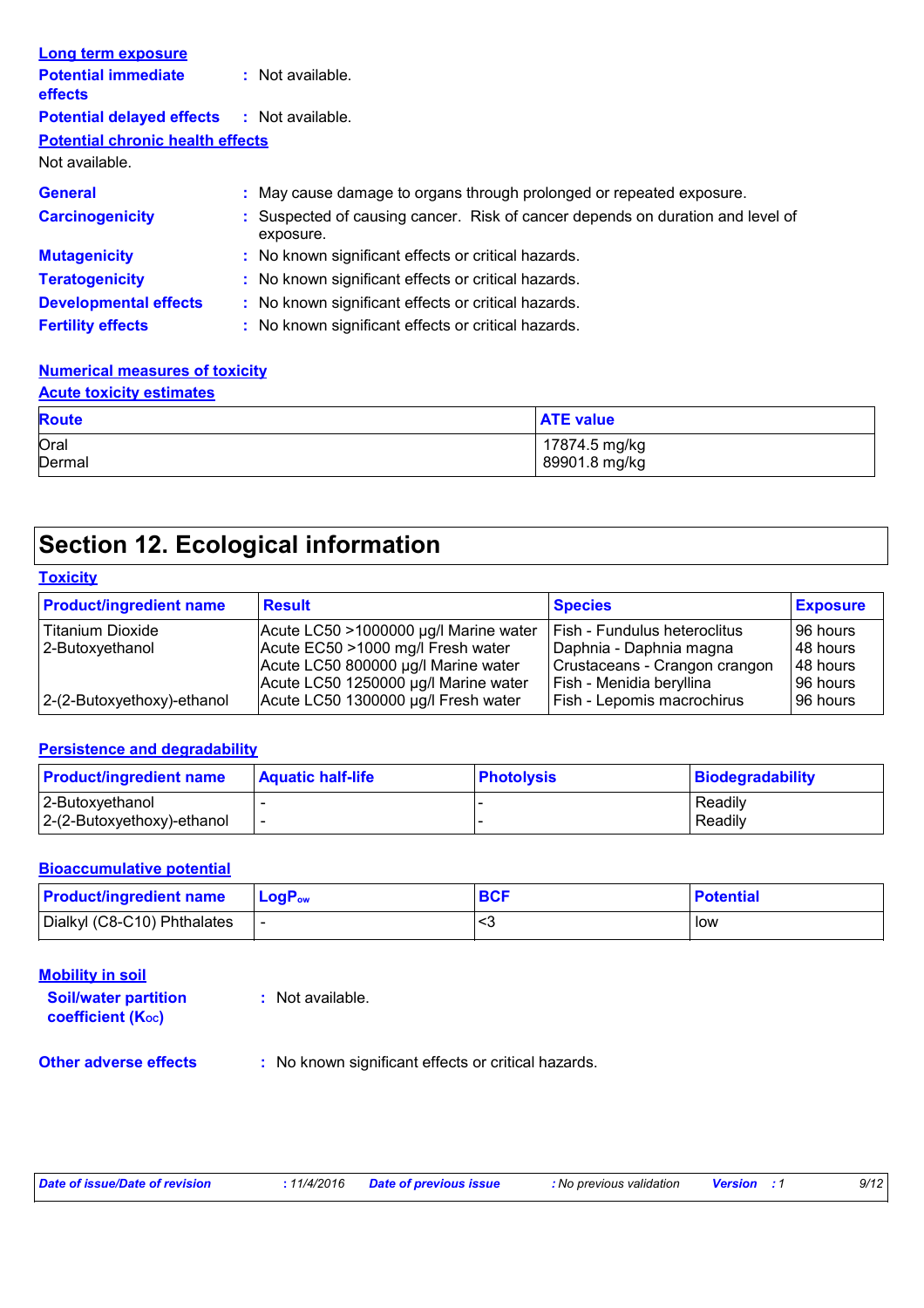### **Section 13. Disposal considerations**

| <b>Disposal methods</b> | : The generation of waste should be avoided or minimized wherever possible. Disposal<br>of this product, solutions and any by-products should at all times comply with the<br>requirements of environmental protection and waste disposal legislation and any<br>regional local authority requirements. Dispose of surplus and non-recyclable products<br>via a licensed waste disposal contractor. Waste should not be disposed of untreated to<br>the sewer unless fully compliant with the requirements of all authorities with jurisdiction.<br>Waste packaging should be recycled. Incineration or landfill should only be considered<br>when recycling is not feasible. This material and its container must be disposed of in a<br>safe way. Care should be taken when handling emptied containers that have not been<br>cleaned or rinsed out. Empty containers or liners may retain some product residues.<br>Avoid dispersal of spilled material and runoff and contact with soil, waterways, drains<br>and sewers. |
|-------------------------|-------------------------------------------------------------------------------------------------------------------------------------------------------------------------------------------------------------------------------------------------------------------------------------------------------------------------------------------------------------------------------------------------------------------------------------------------------------------------------------------------------------------------------------------------------------------------------------------------------------------------------------------------------------------------------------------------------------------------------------------------------------------------------------------------------------------------------------------------------------------------------------------------------------------------------------------------------------------------------------------------------------------------------|
|-------------------------|-------------------------------------------------------------------------------------------------------------------------------------------------------------------------------------------------------------------------------------------------------------------------------------------------------------------------------------------------------------------------------------------------------------------------------------------------------------------------------------------------------------------------------------------------------------------------------------------------------------------------------------------------------------------------------------------------------------------------------------------------------------------------------------------------------------------------------------------------------------------------------------------------------------------------------------------------------------------------------------------------------------------------------|

### **Section 14. Transport information**

|                                      | <b>DOT</b><br><b>Classification</b> | <b>TDG</b><br><b>Classification</b> | <b>Mexico</b><br><b>Classification</b> | <b>IATA</b>    | <b>IMDG</b>              |
|--------------------------------------|-------------------------------------|-------------------------------------|----------------------------------------|----------------|--------------------------|
| <b>UN number</b>                     | Not regulated.                      | Not regulated.                      | Not regulated.                         | Not regulated. | Not regulated.           |
| <b>UN proper</b><br>shipping name    | $\overline{\phantom{0}}$            | $\overline{\phantom{a}}$            |                                        |                |                          |
| <b>Transport</b><br>hazard class(es) | $\overline{\phantom{0}}$            | $\overline{\phantom{a}}$            |                                        |                |                          |
| <b>Packing group</b>                 | $\overline{\phantom{a}}$            | $\overline{\phantom{a}}$            | $\overline{\phantom{0}}$               |                | $\overline{\phantom{0}}$ |
| <b>Environmental</b><br>hazards      | No.                                 | No.                                 | No.                                    | No.            | No.                      |
| <b>Additional</b><br>information     | $\overline{\phantom{0}}$            | $\overline{\phantom{a}}$            |                                        |                |                          |

**Special precautions for user** : Multi-modal shipping descriptions are provided for informational purposes and do not **:** Not available. consider container sizes. The presence of a shipping description for a particular mode of transport (sea, air, etc.), does not indicate that the product is packaged suitably for that mode of transport. All packaging must be reviewed for suitability prior to shipment, and compliance with the applicable regulations is the sole responsibility of the person offering the product for transport. People loading and unloading dangerous goods must be trained on all of the risks deriving from the substances and on all actions in case of emergency situations.

**Transport in bulk according to Annex II of MARPOL and the IBC Code**

**Proper shipping name : Ship type :** Not available.

**Pollution category :** Not available.

: Not available.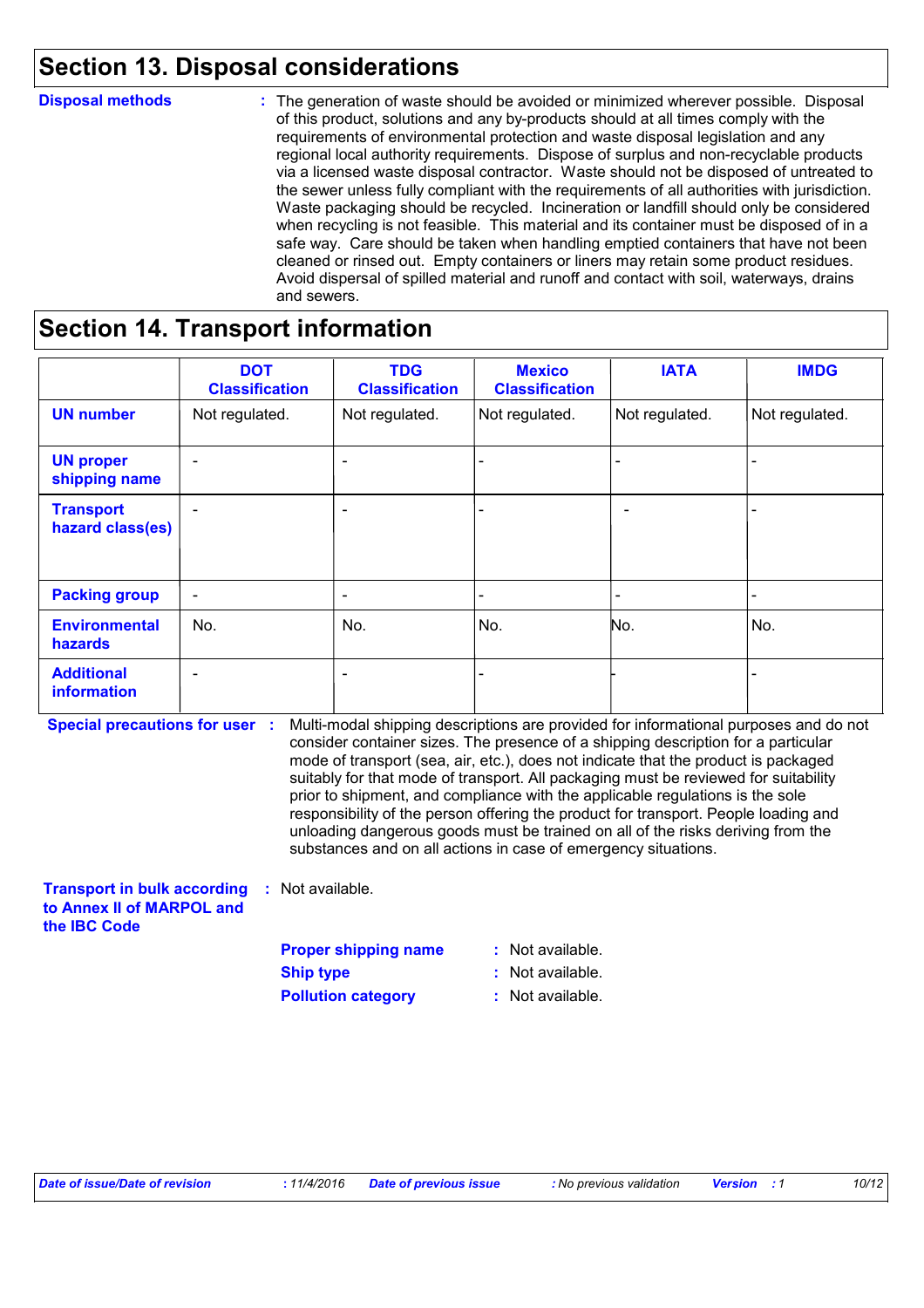### **Section 15. Regulatory information**

### **SARA 313**

SARA 313 (40 CFR 372.45) supplier notification can be found on the Environmental Data Sheet.

### **California Prop. 65**

WARNING: This product contains chemicals known to the State of California to cause cancer and birth defects or other reproductive harm.

### **Section 16. Other information**

### **Hazardous Material Information System (U.S.A.)**



**The customer is responsible for determining the PPE code for this material.**

**Caution: HMIS® ratings are based on a 0-4 rating scale, with 0 representing minimal hazards or risks, and 4 representing significant hazards or risks Although HMIS® ratings are not required on SDSs under 29 CFR 1910. 1200, the preparer may choose to provide them. HMIS® ratings are to be used with a fully implemented HMIS® program. HMIS® is a registered mark of the National Paint & Coatings Association (NPCA). HMIS® materials may be purchased exclusively from J. J. Keller (800) 327-6868.**

**Procedure used to derive the classification**

| <b>Classification</b>                                                                                                                                  |                                                                                                                                                                                                                                                                 | <b>Justification</b>                                                                                                                                                                                                                                                                                       |
|--------------------------------------------------------------------------------------------------------------------------------------------------------|-----------------------------------------------------------------------------------------------------------------------------------------------------------------------------------------------------------------------------------------------------------------|------------------------------------------------------------------------------------------------------------------------------------------------------------------------------------------------------------------------------------------------------------------------------------------------------------|
| SERIOUS EYE DAMAGE/ EYE IRRITATION - Category 2A<br>CARCINOGENICITY - Category 2<br>SPECIFIC TARGET ORGAN TOXICITY (REPEATED<br>EXPOSURE) - Category 2 |                                                                                                                                                                                                                                                                 | Calculation method<br>Calculation method<br>Calculation method                                                                                                                                                                                                                                             |
| <b>History</b>                                                                                                                                         |                                                                                                                                                                                                                                                                 |                                                                                                                                                                                                                                                                                                            |
| <b>Date of printing</b>                                                                                                                                | : 11/4/2016                                                                                                                                                                                                                                                     |                                                                                                                                                                                                                                                                                                            |
| Date of issue/Date of<br><b>revision</b>                                                                                                               | : 11/4/2016                                                                                                                                                                                                                                                     |                                                                                                                                                                                                                                                                                                            |
| Date of previous issue                                                                                                                                 | : No previous validation                                                                                                                                                                                                                                        |                                                                                                                                                                                                                                                                                                            |
| <b>Version</b>                                                                                                                                         | $\therefore$ 1                                                                                                                                                                                                                                                  |                                                                                                                                                                                                                                                                                                            |
| <b>Key to abbreviations</b>                                                                                                                            | $\therefore$ ATE = Acute Toxicity Estimate<br><b>BCF</b> = Bioconcentration Factor<br>IATA = International Air Transport Association<br><b>IBC</b> = Intermediate Bulk Container<br><b>IMDG = International Maritime Dangerous Goods</b><br>UN = United Nations | GHS = Globally Harmonized System of Classification and Labelling of Chemicals<br>LogPow = logarithm of the octanol/water partition coefficient<br>MARPOL = International Convention for the Prevention of Pollution From Ships, 1973<br>as modified by the Protocol of 1978. ("Marpol" = marine pollution) |

#### **Notice to reader**

**It is recommended that each customer or recipient of this Safety Data Sheet (SDS) study it carefully and consult resources, as necessary or appropriate, to become aware of and understand the data contained in this SDS and any hazards associated with the product. This information is provided in good faith and believed to be accurate as of the effective date herein. However, no warranty, express or implied, is given. The information presented here applies only to the product as shipped. The addition of any material can change the composition, hazards and risks of the product. Products shall not be repackaged, modified, or tinted except as specifically instructed by Sherwin-Williams, including but not limited to the incorporation of non Sherwin-Williams products or the use or addition of products in proportions not specified by Sherwin-Williams. Regulatory requirements are subject to change and may differ between various locations and jurisdictions. The customer/buyer/user is responsible to**